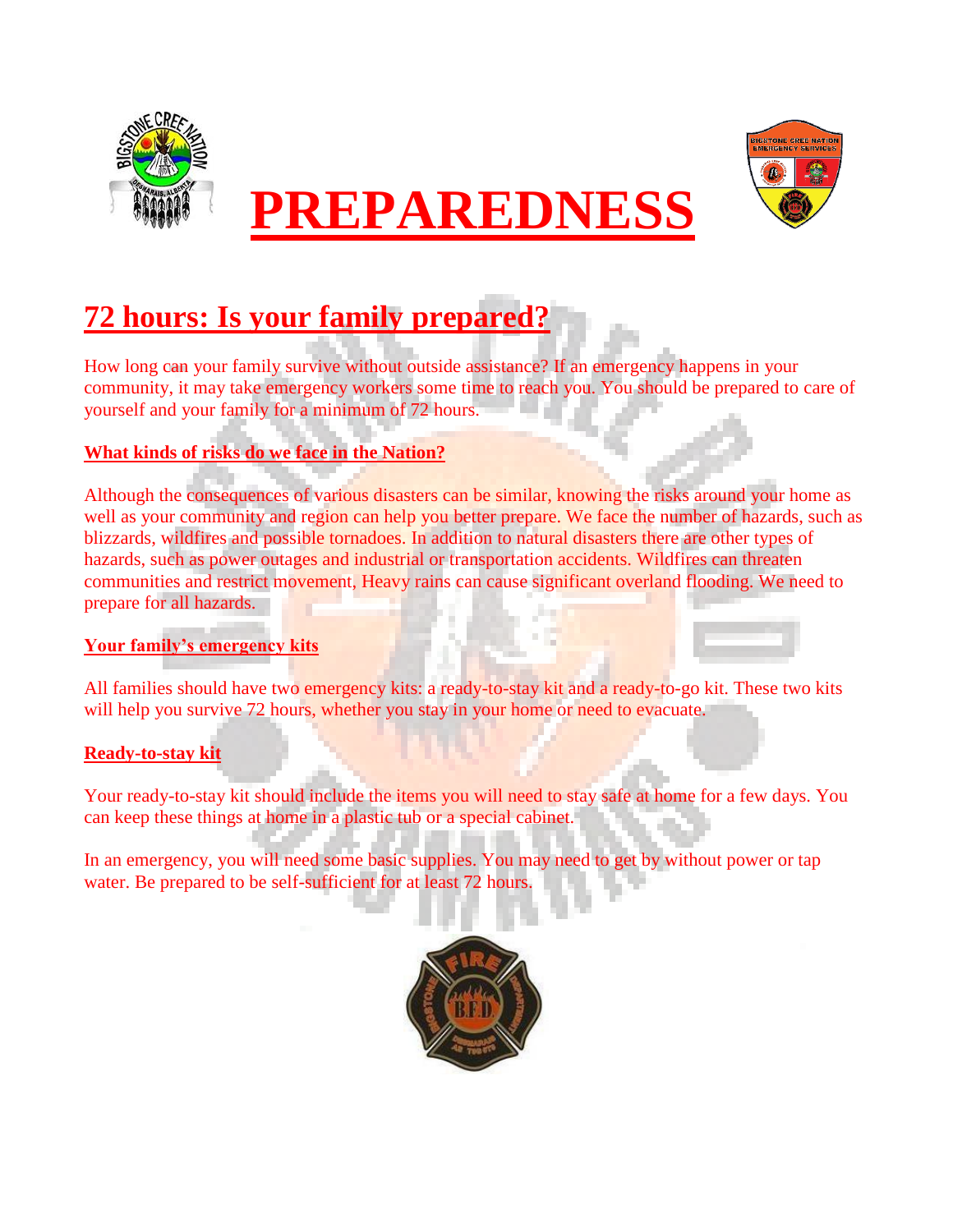





#### **Basic emergency kit**

- Water at least two litres of drinking water per person per day; include small bottles that can be carried easily in case of an evacuation order.
- Food that won't spoil, such as canned food, energy bars and dried foods (replace food and water once a year)
- Manual can opener
- Crank or battery-powered flashlight (extra batteries)
- Crank or battery-powered radio (and extra batteries)
- First aid kit
- **Identification**
- Extra keys to your car and house
- Some cash in smaller bills, such as \$10 bills
- A copy of your emergency plan and contact information
- If applicable, other items such as prescription medication, infant formula, equipment for people with disabilities, or food, water and medication for your pets or service animal

#### **Recommended additional items**

- Two additional litres of water per person per day for cooking and cleaning
- Candles and matches of lighter (place candles in sturdy containers and do not burn unattended)
- Change of clothing and footwear of each household member
- Sleeping bag or warm blanket for each household member
- **Toiletries**
- Hand sanitizer
- Utensils
- Garbage bags
- Toilet paper
- Household chlorine bleach or water purifying tablets
- Basic tools (hammer, pliers, wrench, screwdrivers, work gloves, dust mask, pocket knife)
- Small fuel operated stove and fuel (follow manufacturers directions and store properly)
- A whistle (in case you need to attract attention)
- Duct tape (to tape up windows, doors, air vents etc.)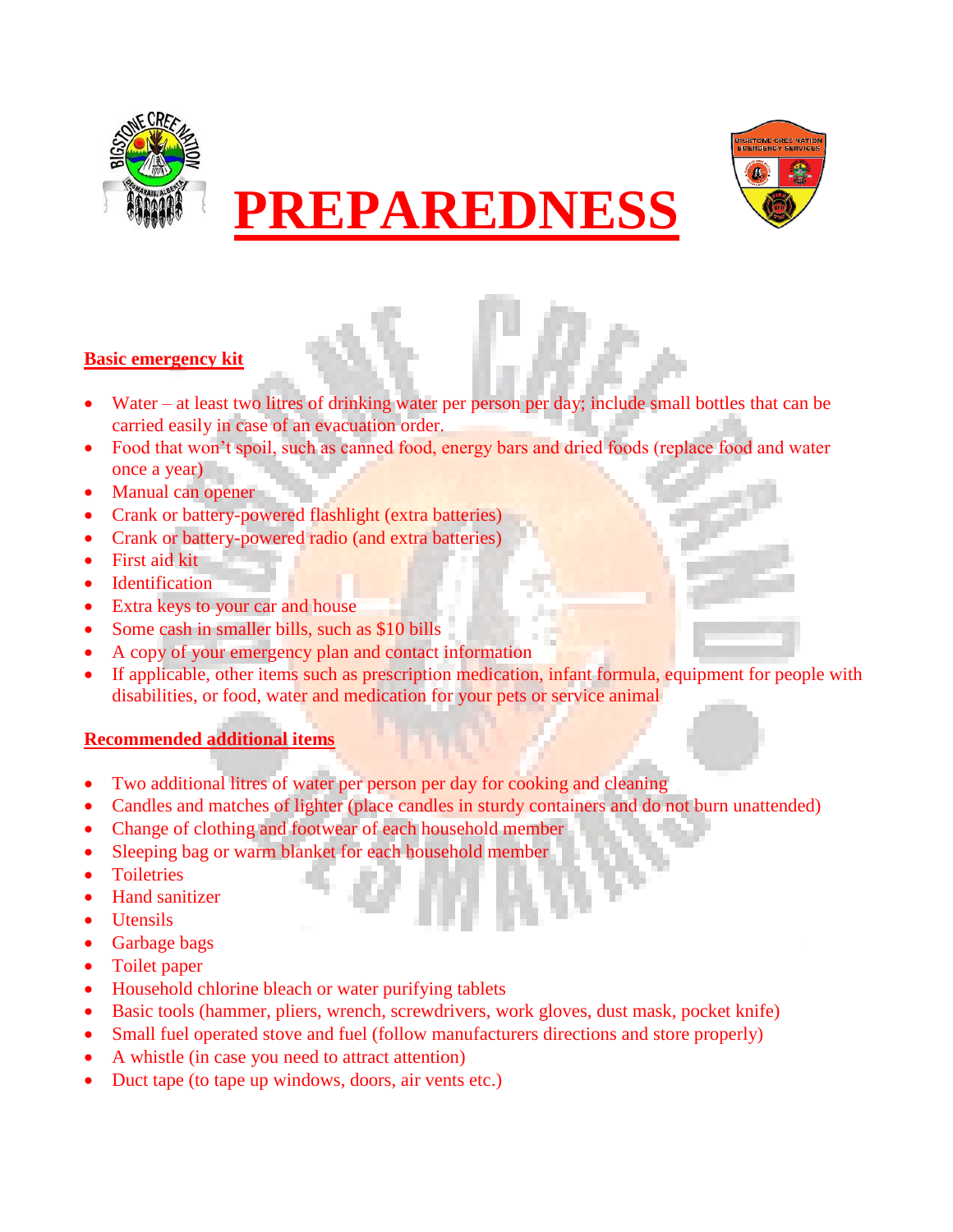

## **PREPAREDNESS**



#### **When is Shelter-In-Place?**

Shelter-In-Place is the practice of going or remaining indoors during a sudden outdoor release of a hazardous substance. It has been demonstrated to be the most effective response during the first few hours of a substance release. Sheltering indoors creates a buffer between you and any toxic hazard that may be in the outside air.

To goal of Shelter-In-Place is to reduce the movement of air into and out of the building until the hazard has passed. It is based on using a building that is constructed tightly enough to withstand typical Canadian winter weather conditions.

An event such as a fire, motor vehicle crash, industrial incident, or a natural disaster may cause a substance release. As a result, emergency responders may request the you Shelter-In-Place.

When asked to take shelter, you need to take the following steps:

- 1) Immediately gather everyone indoors and stay there.
- 2) Close and lock all windows and outside doors. If convenient, tape the gaps around the door frames.
- 3) Extinguish indoor wood burning fires. If possible, close flue dampers
- 4) Turn off appliances or equipment that either blow outside air or suck in outside air such as:
- Bathroom and kitchen fans
- Built in vacuum systems
- Gas stoves
- Fire places
- Clothes dryers
- Air conditioners
- 5) Turn down thermostats by about five degrees Celsius to minimize the on time of furnaces.
- 6) Leave open inside doors.
- 7) Avoid using telephone, except for emergencies, so that you can be contacted by emergency response personnel.
- 8) Stay tuned to local radio, television and Alberta Emergency Alert for possible information updates.
- 9) Even if you see people outside, do not leave until told so.
- 10) After the hazardous substance has passed you will receive an all-clear message. You may receive instructions to ventilate your building by opening all windows and doors, turning on fans and turning up thermostats. Once the building is completely ventilated, return all equipment to normal.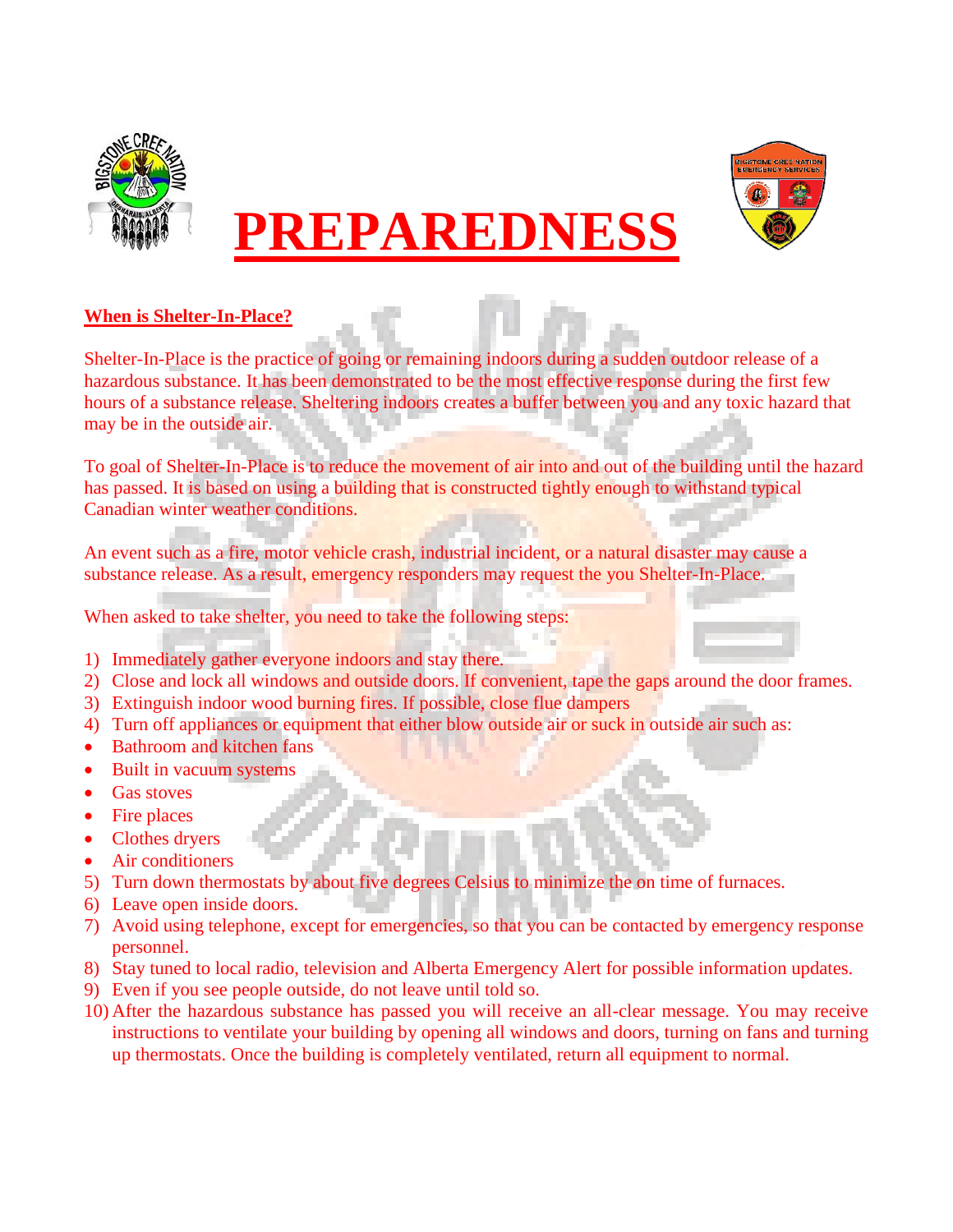#### **Extreme cold**

In Alberta, an extreme cold warning is issued when temperatures or the wind chill index reach minus 40°C or colder. Being exposed even for short periods in these conditions can be dangerous.

Protect yourself and your loved ones

an a

- Stay safe, warm and protected.
- Stay indoors when possible. If you have to travel by car, know your route ahead of time and make sure you have a well-stocked emergency kit in your vehicle.
- Dress in warm, windproof layers. Watch for signs of frostbite. Frostbite can occur in less than 10 minutes in extreme cold.
- When working outside, do not over exert yourself. Sweating can lead to hypothermia, which can be fatal.
- Make sure your pets have warm shelter during a cold snap.

#### **Outage**

An outage is a short or long-term loss of water or electric power. It can affect a single property, a building or an entire community.

Many of Alberta's hazards, such as high winds, freezing rain and flooding, can damage power lines causing power outages.

Water outages can be caused by extreme temperature fluctuations and pipe corrosion causing water main breaks, among other reasons.

Before an outage

Be prepared for an outage before it happens.

What to do before

- Download the [Alberta Emergency Alert](http://www.emergencyalert.alberta.ca/content/about/signup.html) app for critical, life-saving alerts.
- Find out where your community will post information and updates during an emergency.
- Make sure your [emergency kit](https://www.alberta.ca/build-an-emergency-kit.aspx) is stocked with supplies such as food, batterypowered or crank flashlights and radios, along with extra batteries.
- Develop and practice a preparedness plan for you and your loved ones.
- Store water for your family (including pets) for drinking, cooking and hygiene.
- Have a backup exit plan if you rely on an elevator.
- Install a carbon monoxide detector with backup battery power.
- Have backup power in place for your generator, heat and critical medical equipment. Follow all manufacturer's instructions when installing backup units, or have them professionally installed.
- If you have a vehicle, keep the tank full in case fuel stations lose power or close down.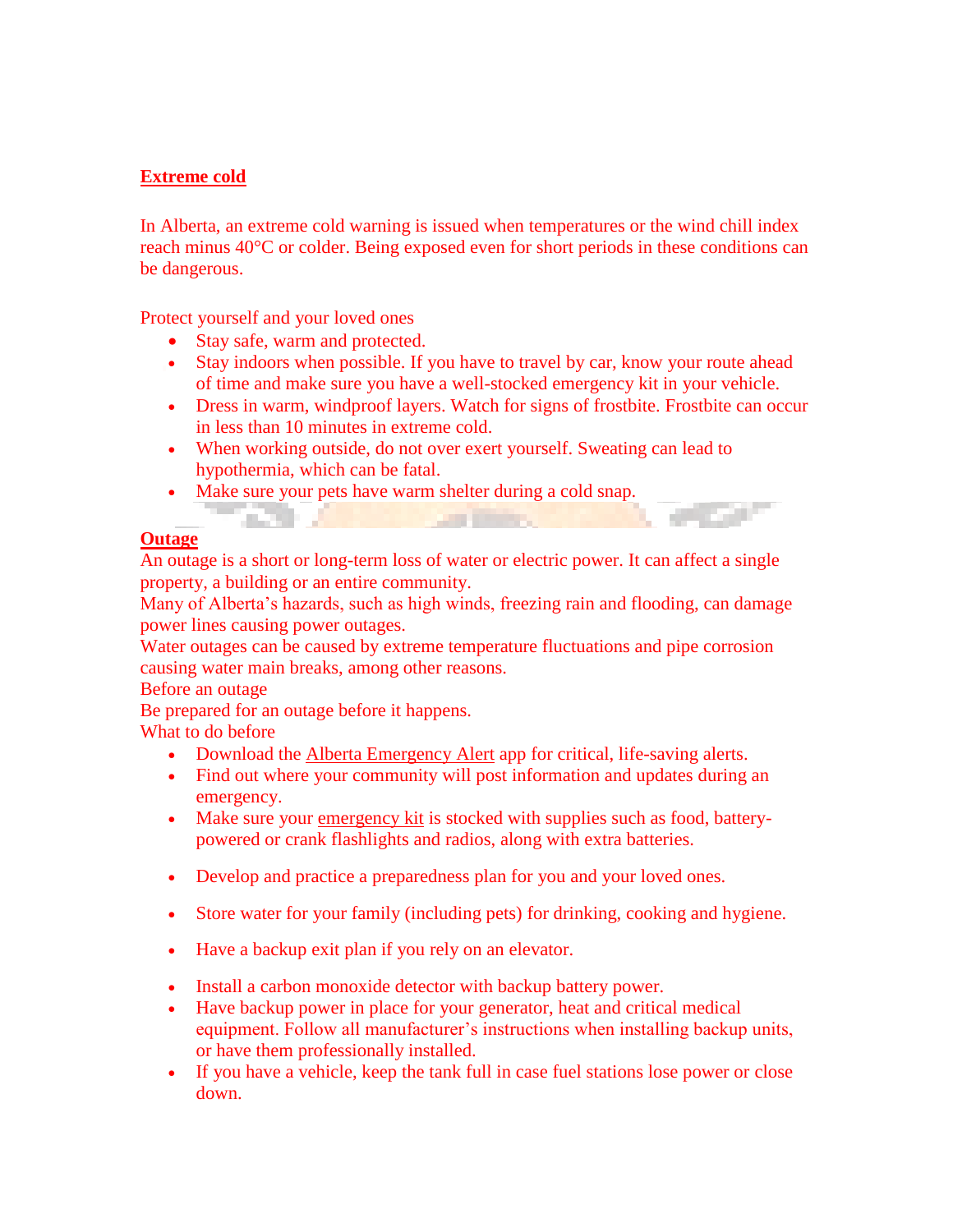#### **During an outage**

Outages can leave you without heat, water, lights, air conditioning, information services and vital communication channels. Services such as grocery stores, pharmacies, gas stations, banks and ATMs may be closed during an extended outage

#### **What to do during**

- If the power is still on in your neighbourhood but not in your home, check your breaker.
- Call your utility provider to determine if the interruption is widespread or only affecting your property.
- Leave one light on inside and one light on outside so you and the utility worker will know when power has been restored.
- Do not use any household appliances that require water.
- Know when to go. If it is too cold to stay where you are, and it is safe to leave, head to a shelter until it is safe to return.

#### **Outage survival tips**

Extreme heat and cold can have a greater impact on older adults, young children or those with health issues. If you must remain where you are, follow these tips:

- Head to the lowest level of the building, as it will stay warm longer.
- Keep doors and blinds closed.
- Have extra blankets and warm clothes on hand.
- Use a wood-burning or gas fireplace if you have one.
- Turn cell phones to battery-saving mode and only use them for emergency calls.
- Disconnect appliances and electronics.
- Keep freezer and refrigerator doors closed.

**Please take precautions for this may help you to protect you and your family**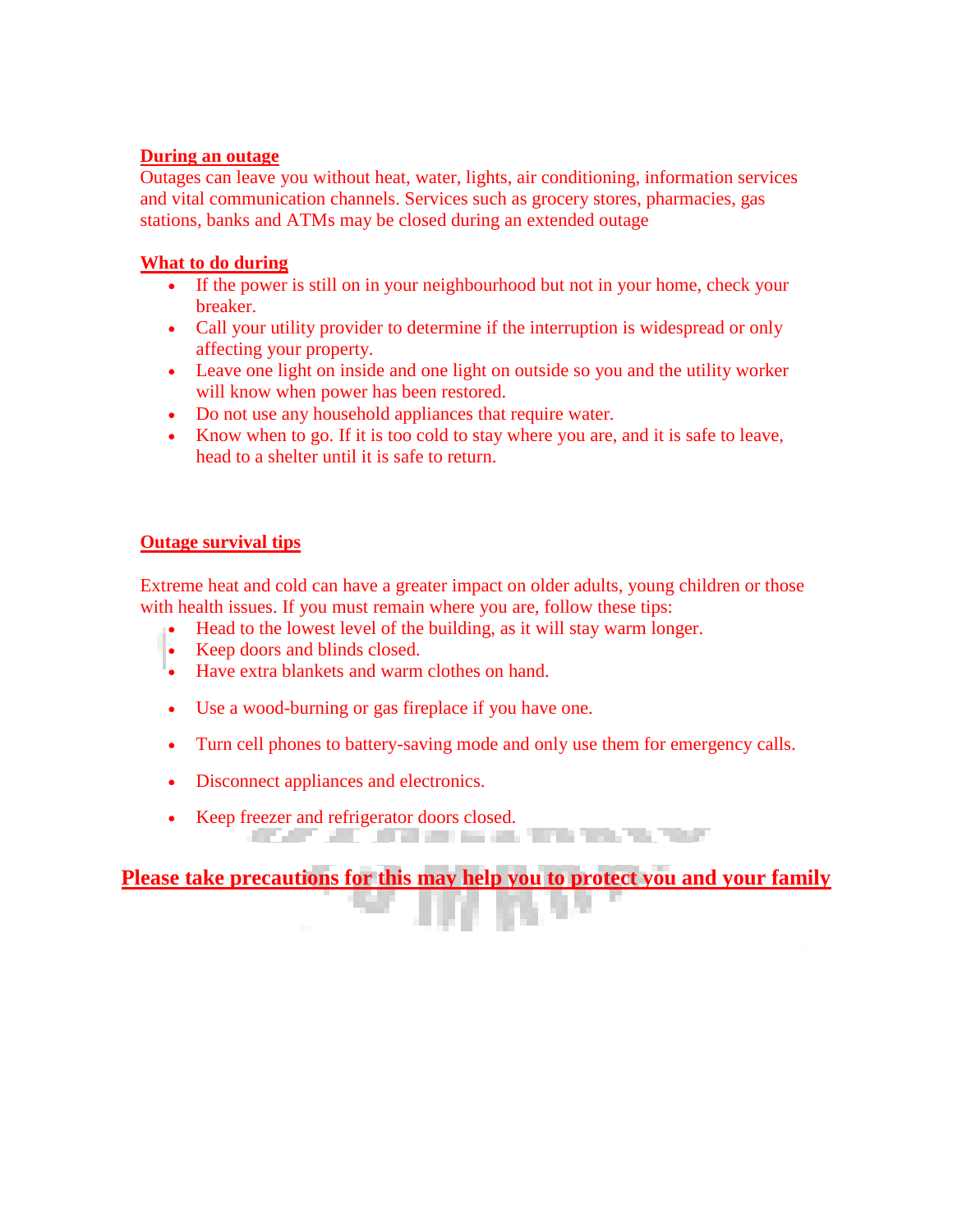

# **PREPAREDNESS INFORMATION**